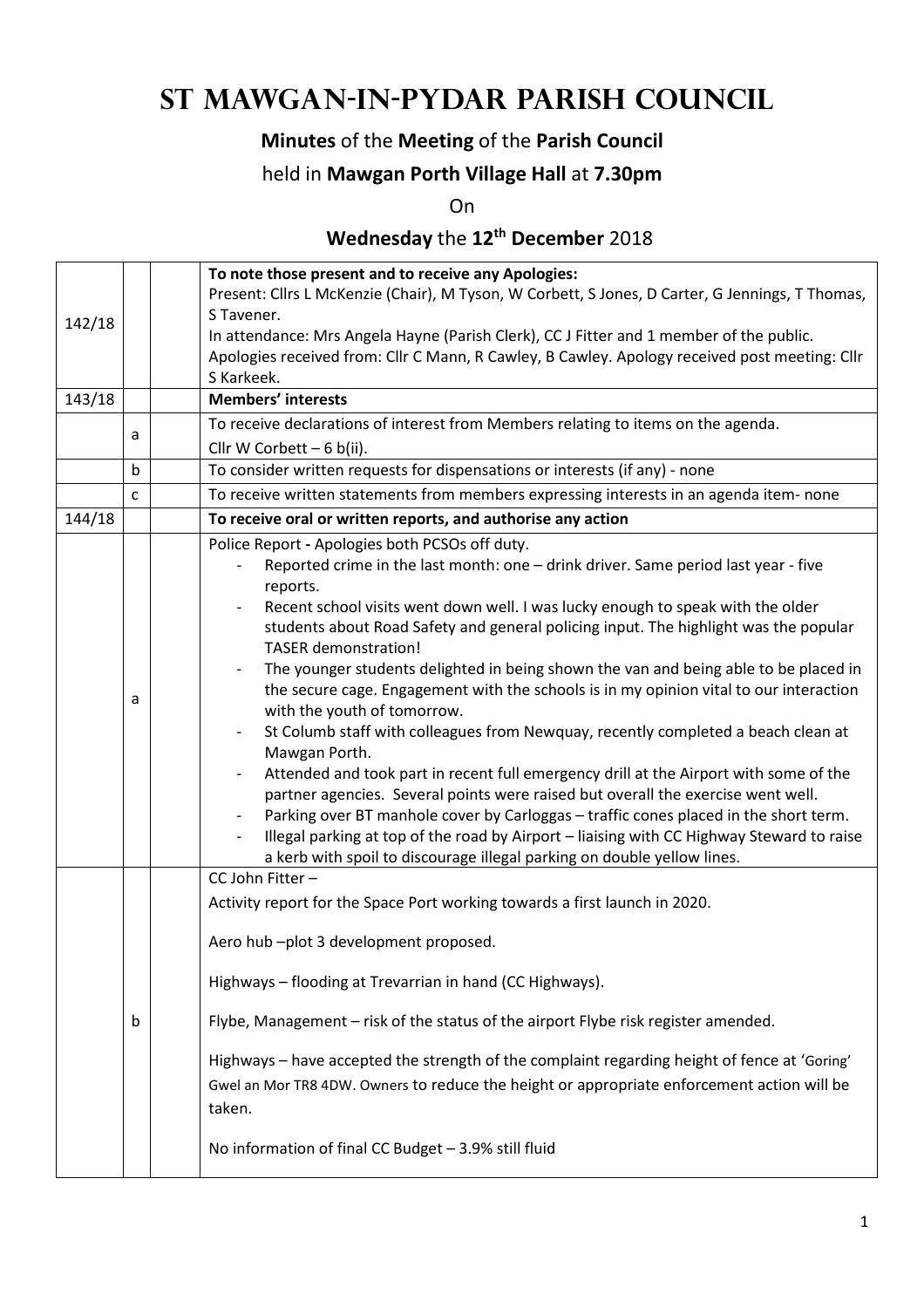|                                              |   |              | Boundary Review now confirmed - will be joining St Columb Major and St Wenn                                                                                                      |  |  |  |  |  |
|----------------------------------------------|---|--------------|----------------------------------------------------------------------------------------------------------------------------------------------------------------------------------|--|--|--|--|--|
|                                              |   |              |                                                                                                                                                                                  |  |  |  |  |  |
|                                              |   |              | Cllr W Corbett asked CC J Fitter if he could expediate CC in relation to Definitive Map<br>Modification Order protracted delay in sending papers to Secretary of State.          |  |  |  |  |  |
|                                              |   |              |                                                                                                                                                                                  |  |  |  |  |  |
|                                              | C |              | The Clerk - circulated prior to the meeting.                                                                                                                                     |  |  |  |  |  |
|                                              |   |              | Public Participation - This item will last no longer than 10 minutes (unless agreed by the Chair),                                                                               |  |  |  |  |  |
| 145/18                                       |   |              | and refers to items on the Agenda                                                                                                                                                |  |  |  |  |  |
|                                              |   | 1.           | Gareth Davies spoke in support of the application PA18/11070 - Beach Box.                                                                                                        |  |  |  |  |  |
|                                              |   |              | Minutes of the Parish Council Meeting -                                                                                                                                          |  |  |  |  |  |
| 146/18                                       |   |              | To Resolve that the Minutes of the meeting held on 14 <sup>th</sup> November 2018 are an accurate                                                                                |  |  |  |  |  |
|                                              |   |              | record and duly signed by the Chair. Proposed by Cllr G Jennings and seconded by Cllr Clare                                                                                      |  |  |  |  |  |
|                                              |   |              | Tyson and voted as accurate                                                                                                                                                      |  |  |  |  |  |
| 147/18                                       |   |              | <b>PLANNING</b>                                                                                                                                                                  |  |  |  |  |  |
|                                              | a |              | Pre-App Consultation - none received.                                                                                                                                            |  |  |  |  |  |
|                                              |   |              |                                                                                                                                                                                  |  |  |  |  |  |
|                                              | b |              | Planning - new applications - to discuss and decide on response to Cornwall Council                                                                                              |  |  |  |  |  |
|                                              |   |              | PA18/09870. Applicant: Mr Fox. Proposal: Extension and reconfiguration of existing dwelling.                                                                                     |  |  |  |  |  |
|                                              |   |              | (Revision of approved application PA18/03566). Location: Sea Ways Gwel An Mor Mawgan                                                                                             |  |  |  |  |  |
|                                              |   |              | Porth TR8 4DW. Proposed by Cllr W Corbett and seconded by Cllr Carter and resolved no                                                                                            |  |  |  |  |  |
|                                              |   |              | objection.                                                                                                                                                                       |  |  |  |  |  |
|                                              |   |              | Cllr W Corbett left the room at this juncture                                                                                                                                    |  |  |  |  |  |
|                                              |   |              | PA18/10850. Applicant Dr Fiona Dod. Proposal: Outline application with some matters                                                                                              |  |  |  |  |  |
|                                              |   |              | reserved for replacement of existing building with one live/work (self-build). Location: Barn                                                                                    |  |  |  |  |  |
|                                              |   | ii           | East of Gluvian Flamank Farm Mawgan Porth Newquay Cornwall. Proposed by Cllr L McKenzie                                                                                          |  |  |  |  |  |
|                                              |   |              | and seconded by Cllr C Tyson and resolved to contact the Planning Officer to receive                                                                                             |  |  |  |  |  |
|                                              |   |              | clarification of Cornwall Local Plan and a perceived conflict of policy in relation to this                                                                                      |  |  |  |  |  |
|                                              |   |              | application and defer comment until January.                                                                                                                                     |  |  |  |  |  |
|                                              |   |              | Cllr W Corbett returned to the room                                                                                                                                              |  |  |  |  |  |
|                                              |   |              | PA18/10393. Applicant Mr and Mrs Colin Watt. Proposal: New balcony to existing front                                                                                             |  |  |  |  |  |
|                                              |   | iii          | elevation. Extend existing front dormer. New dormer to rear and internal alterations.                                                                                            |  |  |  |  |  |
|                                              |   |              | Location: Windyridge Mawgan Porth. Proposed by Cllr W Corbett and seconded by Cllr C Tyson                                                                                       |  |  |  |  |  |
|                                              |   |              | and resolved no objection.                                                                                                                                                       |  |  |  |  |  |
|                                              |   |              | PA18/11122. Applicant Mr and Mrs Hore. Proposal: Residential annexe extension to the rear                                                                                        |  |  |  |  |  |
|                                              |   | iv           | of Penpont Cottage. Location: Penpont Cottage Penpont St Mawgan TR8 4ET. Proposed by Cllr                                                                                        |  |  |  |  |  |
|                                              |   |              | W Corbett and seconded by Cllr C Tyson and resolved no objection, but to highlight the                                                                                           |  |  |  |  |  |
|                                              |   |              | inadequacy of the plans.                                                                                                                                                         |  |  |  |  |  |
|                                              |   |              | PA18/10945. Applicant Mrs H John. Proposal: Proposed single storey extension and alterations                                                                                     |  |  |  |  |  |
|                                              |   | $\mathsf{v}$ | including enlarged terrace with garden store under (demolition of existing garage). Location:                                                                                    |  |  |  |  |  |
|                                              |   |              | Blue Seas Trenance Mawgan Porth. Proposed by Cllr W Corbett and seconded by Cllr C Tyson                                                                                         |  |  |  |  |  |
|                                              |   |              | and resolved no objection.                                                                                                                                                       |  |  |  |  |  |
|                                              |   |              | PA18/03050/CENT. Applicant: Mr Michael Bennett. Proposal: Demolition of a single storey                                                                                          |  |  |  |  |  |
|                                              |   |              | dwelling and outbuildings and replacement with 2 new dwellings: 1 x. 4-bed house with garage                                                                                     |  |  |  |  |  |
|                                              |   | vi           | and 1 x 3- bedroom cottage. Use to remain as C3 Residential. Location: Waylea Trenance                                                                                           |  |  |  |  |  |
|                                              |   |              | Mawgan Porth TR8 4DA. Proposed by Cllr W Corbett and seconded by Cllr C Tyson and                                                                                                |  |  |  |  |  |
| resolved to maintain the previous objection. |   |              |                                                                                                                                                                                  |  |  |  |  |  |
|                                              |   |              | PA18/10996. Applicant Diocese of Plymouth. Proposal: Removal of two Elm trees a Leylandii,                                                                                       |  |  |  |  |  |
|                                              |   | vii          | Thuja and Elder tree. The removal of large failed branches and large deadwood over a 100mm<br>diameter on a Monterey Cypresses tree and a Monterey Pine tree. Location: Lanherne |  |  |  |  |  |
|                                              |   |              |                                                                                                                                                                                  |  |  |  |  |  |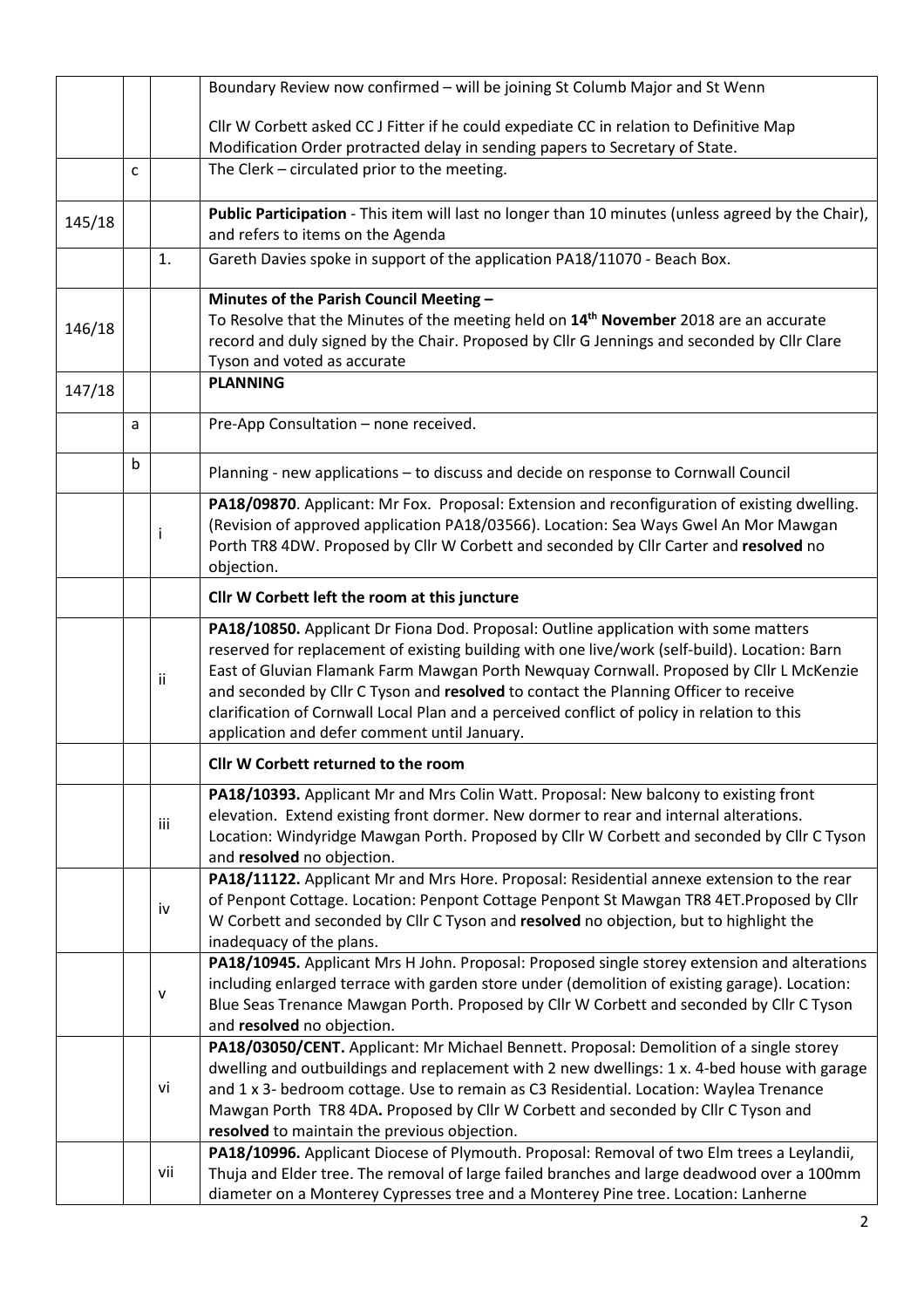|                                                                                                                                                                                                                                                                                                                                                        |   |      | Carmelite Convent Long Lane St Mawgan TR8 4ER. Noted. To defer to the decision of the Tree<br>Officer.                                                                                                                                                                                                                                                                                                                                                                                                                                                                                                                                                                                                                             |  |  |  |
|--------------------------------------------------------------------------------------------------------------------------------------------------------------------------------------------------------------------------------------------------------------------------------------------------------------------------------------------------------|---|------|------------------------------------------------------------------------------------------------------------------------------------------------------------------------------------------------------------------------------------------------------------------------------------------------------------------------------------------------------------------------------------------------------------------------------------------------------------------------------------------------------------------------------------------------------------------------------------------------------------------------------------------------------------------------------------------------------------------------------------|--|--|--|
| PA18/11067. Applicant Mr & Mrs Winters. Proposal: Extensions and improvements to existing<br>dwelling including replacement front dormer and balcony, enlarged garage and improved<br>viii<br>parking area. Location: Ocean Green Tredragon Road Mawgan Porth. Proposed by Cllr W<br>Corbett and seconded by Cllr S Tavener and resolved no objection. |   |      |                                                                                                                                                                                                                                                                                                                                                                                                                                                                                                                                                                                                                                                                                                                                    |  |  |  |
|                                                                                                                                                                                                                                                                                                                                                        |   | ix   | PA18/11070. Applicant Mr Dean Robson Clean Earth Energy. Proposal: The expansion of the<br>outdoor seating area and the construction of public showers and a disabled toilet through the<br>erection of a timber structure on the southwest face of the Beach Box café. Location: The<br>Beach Box Mawgan Porth.<br>In accordance with Standing Order 3e the Chair allowed Mr Davies to confirm that sand in the<br>plumbing system would be a consideration, together with the site of the Parish Noticeboard.<br>Mr Davies confirmed these points would be considered.<br>Proposed by Cllr W Corbett and seconded by Cllr C Tyson and resolved no objection. Cllr T<br>Thomas moved that the PC actively supported the proposal. |  |  |  |
|                                                                                                                                                                                                                                                                                                                                                        |   | X    | PA18/11250. Applicant Mr John Sanderson Gloweth. Proposal: Works to trees covered by a<br>Tree Preservation Order, namely remove Laurel trees T1 - T5 and removal of Sycamore tree T6.<br>Location: Lanherne Carmelite Convent St Mawgan. Noted. Deferred to the Tree Officer's<br>decision.                                                                                                                                                                                                                                                                                                                                                                                                                                       |  |  |  |
|                                                                                                                                                                                                                                                                                                                                                        | C |      | To consider planning applications received before meeting                                                                                                                                                                                                                                                                                                                                                                                                                                                                                                                                                                                                                                                                          |  |  |  |
|                                                                                                                                                                                                                                                                                                                                                        | d |      | To note Advices and Decisions by Cornwall Council:                                                                                                                                                                                                                                                                                                                                                                                                                                                                                                                                                                                                                                                                                 |  |  |  |
|                                                                                                                                                                                                                                                                                                                                                        |   | i    | PA18/02052/PREAPP Closed - advice given Applicant: Mrs K Turner. Proposal: Pre-application<br>advice for construction of two dwellings - one affordable and one open market. Location: Land<br>South of Tamarisk House Mawgan Porth Hill Mawgan Porth Newquay. Noted.                                                                                                                                                                                                                                                                                                                                                                                                                                                              |  |  |  |
|                                                                                                                                                                                                                                                                                                                                                        |   | Ϊİ   | PA18/02295/PREAPP Closed - advice given. Applicant: Mr and Mrs Hore. Proposal: Pre-<br>application advice for extension/annexe to the rear. Location: Penpont Cottage Penpont St<br>Mawgan. Noted.                                                                                                                                                                                                                                                                                                                                                                                                                                                                                                                                 |  |  |  |
|                                                                                                                                                                                                                                                                                                                                                        |   | iii  | PA18/09361 APPROVED Applicant: Mr And Mrs Louveaux. Proposal: Listed building consent<br>for replacement of the rear door to the property. Location: The Old Rectory St Mawgan TR8<br>4EZ. Noted.                                                                                                                                                                                                                                                                                                                                                                                                                                                                                                                                  |  |  |  |
|                                                                                                                                                                                                                                                                                                                                                        |   | iv   | PA18/07465 APPROVED. Applicant: Miss P Trevillion. Proposal: Replacement dwelling<br>Location: Dynargh Tredragon Road Mawgan Porth TR8 4D. Noted.                                                                                                                                                                                                                                                                                                                                                                                                                                                                                                                                                                                  |  |  |  |
|                                                                                                                                                                                                                                                                                                                                                        |   | v    | PA18/07809 APPROVED. Applicant: Homeroot Ltd. Proposal: Construction of two dwellings.<br>Location: Well Cottage Trevarrian TR8 4AQ. Noted.                                                                                                                                                                                                                                                                                                                                                                                                                                                                                                                                                                                        |  |  |  |
|                                                                                                                                                                                                                                                                                                                                                        |   | vi   | PA18/08629 APPROVED Applicant: Mr and Mrs McLuskie. Proposal: Extending of existing hip<br>roof to main building and proposed new flat roof dormer. Replacing of existing bay window to<br>main building. Refurbishment of existing lodges. Location: Blue Bay Hotel Trenance Mawgan<br>Porth TR8 4DA. Noted.                                                                                                                                                                                                                                                                                                                                                                                                                      |  |  |  |
|                                                                                                                                                                                                                                                                                                                                                        |   |      | Received after the Agenda was posted:                                                                                                                                                                                                                                                                                                                                                                                                                                                                                                                                                                                                                                                                                              |  |  |  |
|                                                                                                                                                                                                                                                                                                                                                        |   | vii  | PA18/05557 APPROVED Applicant: Bedruthan Hotel Ltd. Proposal: Outline application for the<br>construction of a single dwelling house and associated works with all matters reserved.<br>Location: The Anchorage Tredragon Road Mawgan Porth TR8 4DJ. Noted.                                                                                                                                                                                                                                                                                                                                                                                                                                                                        |  |  |  |
|                                                                                                                                                                                                                                                                                                                                                        |   | viii | PA18/09070 APPROVED Applicant: Mrs K Page. Proposal: Redevelopment of bed and<br>breakfast accommodation to provide a single terrace of three units comprising two C3 dwelling<br>houses and 1 holiday let along with the change of use of the annex to use as a holiday let.<br>Location: Seavista Mawgan Porth TR8 4AL. Noted.                                                                                                                                                                                                                                                                                                                                                                                                   |  |  |  |
|                                                                                                                                                                                                                                                                                                                                                        | e |      | Enforcement- new case and decisions - none                                                                                                                                                                                                                                                                                                                                                                                                                                                                                                                                                                                                                                                                                         |  |  |  |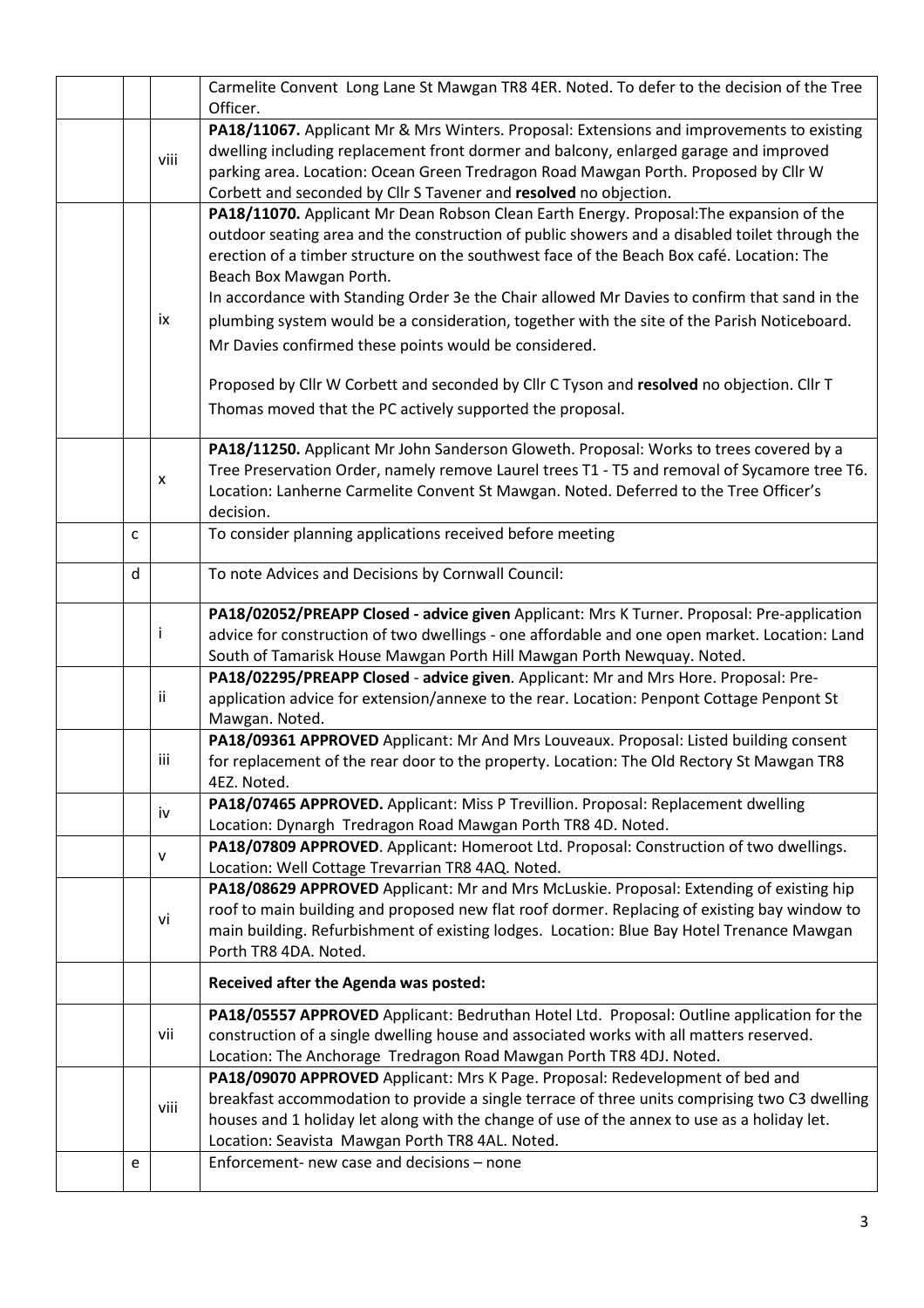| 148/18 |   |     | WORKING GROUPS - to receive reports (if any), and agree any necessary action and                                                                                                                                                                                                                                                                                                                                                                                                                                                                                                                                                                                                                                |  |  |  |  |
|--------|---|-----|-----------------------------------------------------------------------------------------------------------------------------------------------------------------------------------------------------------------------------------------------------------------------------------------------------------------------------------------------------------------------------------------------------------------------------------------------------------------------------------------------------------------------------------------------------------------------------------------------------------------------------------------------------------------------------------------------------------------|--|--|--|--|
|        |   |     | expenditure:                                                                                                                                                                                                                                                                                                                                                                                                                                                                                                                                                                                                                                                                                                    |  |  |  |  |
|        | a |     | Amenities-                                                                                                                                                                                                                                                                                                                                                                                                                                                                                                                                                                                                                                                                                                      |  |  |  |  |
|        |   | ı   | St Mawgan toilets -1. Toilet Cleaning Contract - to resolve to publish a notice on the Parish<br>notice board in St Mawgan inviting expressions of interest from any interested parties.<br>Proposed by Cllr W Corbett and seconded by Cllr G Jennings and resolved to publish.<br>2. To resolve to appoint The Clerk as the Responsible Person to manage the control scheme for<br>Legionella. The letter of acceptance to be signed by the Clerk. Cllr WJC proposed, and Cllr T<br>Tyson seconded and resolved to appoint.<br>3. To receive nomination of Deputy Responsible Person to manage the control scheme for<br>Legionella in the absence of the Responsible Person - deferred until January meeting. |  |  |  |  |
|        |   | ii. | Burial Ground 1. Memorial Regulations and Fees review - circulated prior to meeting. Inflation<br>Cllr S Tavener proposed and Cllr W Corbett seconded, and it was resolved to increase the fees<br>by the rate of inflation for 2019. To be reviewed, November 2019.<br>2. Notification as to Burial: Roger Whiteoak 3 <sup>rd</sup> December 2018 (Clerk/Burial Officer in<br>attendance. 3. Memorial damage - noted that three memorials of same style had fallen onto<br>kerb stone - cause unknown. 4. Memorial Permission - details not received prior to the<br>meeting.                                                                                                                                  |  |  |  |  |
|        |   | iii | Trenance Noticeboard - storm damaged/rotted. Action: Clerk to establish status of unused<br>British Telecom kiosk with a view to publish PC notices inside.                                                                                                                                                                                                                                                                                                                                                                                                                                                                                                                                                     |  |  |  |  |
|        | b |     | Transport and Rights of Way -A report of a car accident on the blind bend on the road through<br>Bolingey had been received. Action: CC J Fitter approaching Highways for signage at Trevenna<br>Cross through Bolingey to St Eval.<br>Cllr Thomas informed Members that the laser cut poem plaques for the Trenance network of<br>footpath posts will be commissioned in the Spring.                                                                                                                                                                                                                                                                                                                           |  |  |  |  |
|        |   |     | Beach and Environment - Coastal Access Public Consultation - circulated prior to meeting.                                                                                                                                                                                                                                                                                                                                                                                                                                                                                                                                                                                                                       |  |  |  |  |
|        | c |     | Countryside Access (CA) had attended to blue trunking and metal spikes that had been<br>exposed at different locations on the SWCP, Mawgan Porth. Action: to monitor and report<br>back to CA.<br>Cllr S Tavener sought permission from Members to approach the owner of the chestnut paling<br>with concerns of wind distributing sand at the foot of the palings rather than redistributing it<br>onto the dunes behind. Granted.                                                                                                                                                                                                                                                                             |  |  |  |  |
|        | d |     | St Mawgan Community Hall - Cllr B Cawley had requested an item on the Agenda highlighted<br>ongoing issues with the management of the hall. Noted. Action. Clerk to speak with Mr Paul                                                                                                                                                                                                                                                                                                                                                                                                                                                                                                                          |  |  |  |  |
|        |   |     | Roberts (Hon Treasurer) for update.                                                                                                                                                                                                                                                                                                                                                                                                                                                                                                                                                                                                                                                                             |  |  |  |  |
| 149/18 |   |     | <b>REPORTS FROM MEETINGS:</b>                                                                                                                                                                                                                                                                                                                                                                                                                                                                                                                                                                                                                                                                                   |  |  |  |  |
|        | b |     | Cllr Carter attended the following meetings:<br>Community Network Partnership 15 <sup>th</sup> November - and<br>Transport Meeting - centred on Community Network Highways Scheme Expressions of<br>Interest: Cornwall Council (CC) having 50,000 x 4 yrs available. CC have agreed to roll this and<br>next year's budget together. Fund total is £100,000.<br>St Mawgan Expression of Interest: The Scheme has approved the allocation of £21,000 to re-<br>instate the verge at Carloggas Bus Stop and place bollards to discourage parking.<br>CC budget - by 2023 the Central Government will be allocating zero. Noted.                                                                                   |  |  |  |  |
| 150/18 |   |     | To note and discuss (if appropriate) the correspondence received since the last meeting and                                                                                                                                                                                                                                                                                                                                                                                                                                                                                                                                                                                                                     |  |  |  |  |
|        |   |     | any associated actions and expenditure:                                                                                                                                                                                                                                                                                                                                                                                                                                                                                                                                                                                                                                                                         |  |  |  |  |
|        | a |     | Crantock Neighbourhood Plan proposed Judicial Review - update (circulated prior to meeting).<br>Noted.                                                                                                                                                                                                                                                                                                                                                                                                                                                                                                                                                                                                          |  |  |  |  |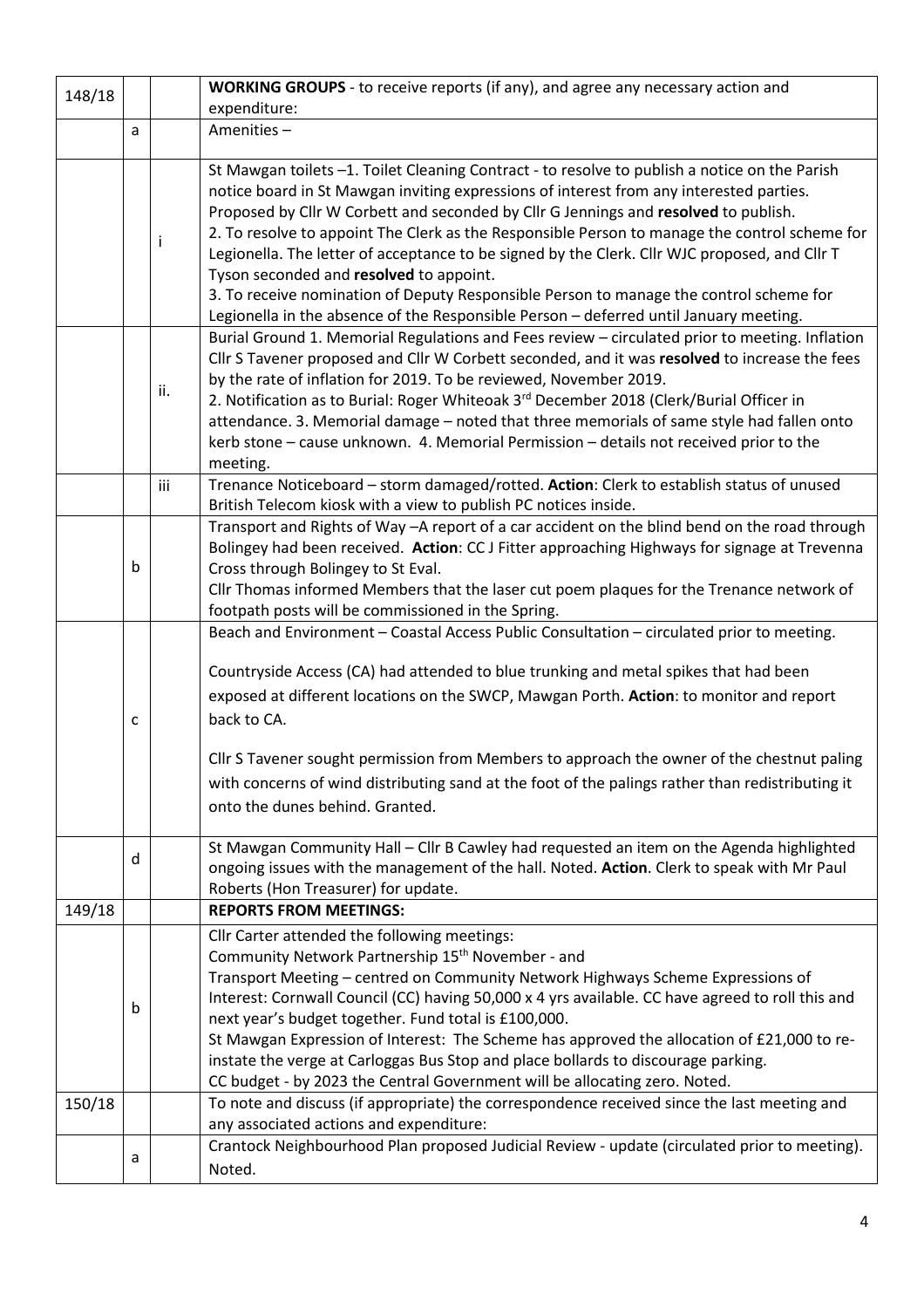|        |                                                              |  | Cornwall Boundary Review - confirmed St Mawgan-in-Pydar joining St Columb Major and St                                                                                                |  |  |  |  |  |
|--------|--------------------------------------------------------------|--|---------------------------------------------------------------------------------------------------------------------------------------------------------------------------------------|--|--|--|--|--|
|        | b                                                            |  | Wenn with one CC divisional member.                                                                                                                                                   |  |  |  |  |  |
| 151/18 |                                                              |  | <b>FINANCE and LEGISLATION:</b>                                                                                                                                                       |  |  |  |  |  |
|        |                                                              |  | To note any income received: Bank Interest - £1.90, Grant of Exclusive Right of Burial (Roger                                                                                         |  |  |  |  |  |
|        | a                                                            |  | Whiteoak) - £300, Grant of Exclusive Right of Burial (reserved burial plot) - Davina Whiteoak -                                                                                       |  |  |  |  |  |
|        |                                                              |  | £300. Noted.                                                                                                                                                                          |  |  |  |  |  |
|        | b                                                            |  | Legionella Awareness Training - to agree to Clerk's attendance in the sum £39.00 + vat.                                                                                               |  |  |  |  |  |
|        |                                                              |  | Proposed by Cllr W Corbett and seconded by Cllr C Tyson and resolved to agree.                                                                                                        |  |  |  |  |  |
|        | C                                                            |  | Budget 2019/20 - to approve the expenditure budget as circulated. Proposed by Cllr S                                                                                                  |  |  |  |  |  |
|        |                                                              |  | Jennings and seconded by Cllr G Jennings and it was resolved to approve.                                                                                                              |  |  |  |  |  |
|        | d                                                            |  | Precept - to agree the precept for 2019/20 in the sum of £38,000. Proposed by Cllr C Tyson                                                                                            |  |  |  |  |  |
|        | and seconded by Cllr W Corbett and it was resolved to agree. |  |                                                                                                                                                                                       |  |  |  |  |  |
|        | e                                                            |  | Charles Arnold-Baker on Local Council Administration $-11th$ edition - to agree to purchase at a                                                                                      |  |  |  |  |  |
|        |                                                              |  | cost of £103.99 + post and packing. Proposed by Cllr W Corbett and seconded by Cllr C Tyson                                                                                           |  |  |  |  |  |
|        |                                                              |  | and was resolved to agree.                                                                                                                                                            |  |  |  |  |  |
| f      |                                                              |  | Miscellaneous Running Cost - to agree to pay Memorial Cleaning 2018 - £50. Proposed by Cllr                                                                                           |  |  |  |  |  |
|        |                                                              |  | C Tyson and seconded by Cllr G Jennings and resolved to agree.                                                                                                                        |  |  |  |  |  |
|        | g                                                            |  | Affordable Housing Needs Survey - (deferred from November) to agree to undertake at a cost                                                                                            |  |  |  |  |  |
|        | of circa £945. Deferred until January                        |  |                                                                                                                                                                                       |  |  |  |  |  |
|        | h                                                            |  | Accounts - to approve invoices for payment and sign cheques at the end of the meeting                                                                                                 |  |  |  |  |  |
|        |                                                              |  | (list circulated prior to the meeting). Proposed by Cllr Clare Tyson seconded by Cllr G Jennings                                                                                      |  |  |  |  |  |
|        |                                                              |  | and resolved to approve. Statement of Accounts page 6.                                                                                                                                |  |  |  |  |  |
|        |                                                              |  | Exempt Business: To Resolve to invoke Standing Order 3(d) that in accordance with Public                                                                                              |  |  |  |  |  |
| 152/18 |                                                              |  | Bodies (admission to meetings (Act 1960 as amended by S100 Local Government Act (LGA)                                                                                                 |  |  |  |  |  |
|        |                                                              |  | 1972, the press and the public be excluded from the meeting during the consideration of the<br>following matters on the grounds that they may involve the likely disclosure of exempt |  |  |  |  |  |
|        |                                                              |  | information.                                                                                                                                                                          |  |  |  |  |  |
|        |                                                              |  |                                                                                                                                                                                       |  |  |  |  |  |
|        |                                                              |  | There were no members of the public in the room at this juncture.                                                                                                                     |  |  |  |  |  |
|        |                                                              |  | General Maintenance Contract 2019 -2021. A tender had been received from the current                                                                                                  |  |  |  |  |  |
|        |                                                              |  | General Maintenance Contractor who wished to apply to continue for a further two years at                                                                                             |  |  |  |  |  |
|        |                                                              |  | the current rate. In accordance with Financial Regulation 11.1(d) the Clerk recommended to                                                                                            |  |  |  |  |  |
|        | а                                                            |  | the PC that the tender be accepted without competition as it represented excellent value for                                                                                          |  |  |  |  |  |
|        |                                                              |  | money for the Parish Council and residents. Proposed by Cllr W Corbett and seconded by Cllr C                                                                                         |  |  |  |  |  |
|        |                                                              |  | Tyson and it was resolved to award the General Maintenance Contract 2019-2021 to the                                                                                                  |  |  |  |  |  |
|        |                                                              |  | current contractor.                                                                                                                                                                   |  |  |  |  |  |
|        |                                                              |  | Notice of items for the next Agenda:                                                                                                                                                  |  |  |  |  |  |
| 153/18 |                                                              |  | (note – no decisions can be taken on any item raised under this heading)                                                                                                              |  |  |  |  |  |
|        |                                                              |  | <b>Tree Survey</b>                                                                                                                                                                    |  |  |  |  |  |
|        |                                                              |  | Close of meeting: 9.15pm                                                                                                                                                              |  |  |  |  |  |
|        |                                                              |  |                                                                                                                                                                                       |  |  |  |  |  |